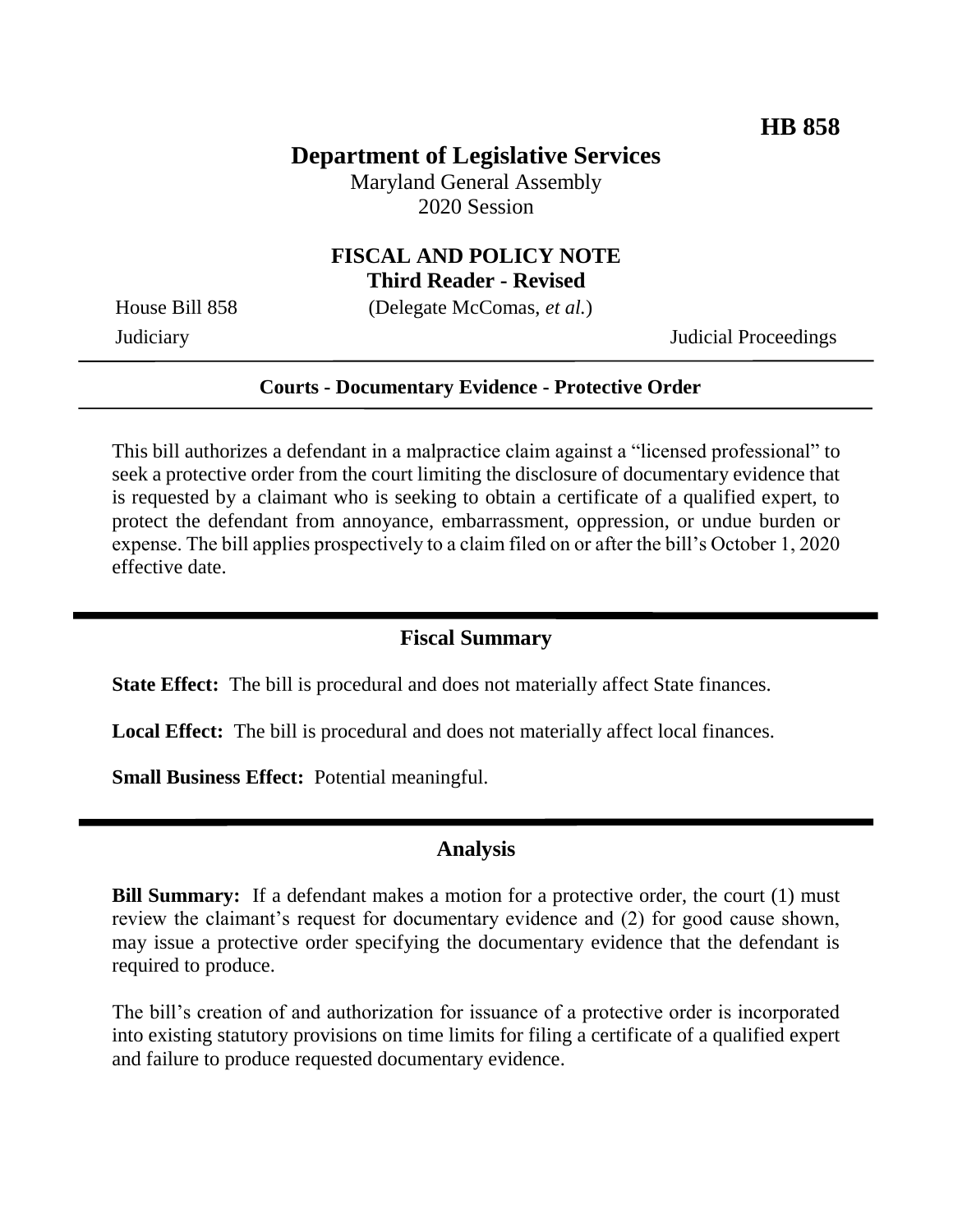**Current Law:** "Licensed professional" means an architect; an interior designer; a landscape architect; a professional engineer; or a professional land surveyor or property line surveyor.

Generally, a claimant that files a claim against a licensed professional for an alleged negligent act or omission in rendering services that are within the scope of the professional's license must also file a certificate of a "qualified expert" attesting that the licensed professional failed to meet the applicable standard of care. A court may waive this requirement upon written request of the claimant and for good cause shown. If a claimant is required to file a certificate and fails to do so in a timely manner, the court must dismiss the claim without prejudice.

On written request of the claimant, a defendant/licensed professional must produce any documentary evidence that is otherwise discoverable and reasonably necessary to obtain a certificate of a qualified expert. A defendant's failure to produce this documentary evidence constitutes a waiver of the requirement that the claimant file a certificate of a qualified expert with respect to the defendant.

The filing of the certificate and associated steps in the process are subject to specified timelines and procedures. Also, discovery by the defendant as to the basis of the certificate of a qualified expert must be available.

"Qualified expert" means an individual who is a licensed professional, or comparably licensed or certified professional under the laws of another jurisdiction, knowledgeable in the accepted standard of care of the discipline of the professional against whom the claim was filed. The term does not include (1) a party to the claim; (2) an employee or partner of a party; (3) an employee or stockholder of a professional corporation of which a party is a stockholder; or (4) any person having a financial interest in the outcome of the claim.

**Small Business Effect:** The bill may have a meaningful effect on small businesses granted protective orders as a result of the bill.

## **Additional Information**

**Prior Introductions:** HB 848 of 2019 passed the House with amendments and was referred to the Senate Judicial Proceedings Committee, but no further action was taken. Its cross file, SB 320, received a hearing in the Senate Judicial Proceedings Committee, but no further action was taken.

**Designated Cross File:** SB 249 (Senator Cassilly, *et al.*) - Judicial Proceedings.